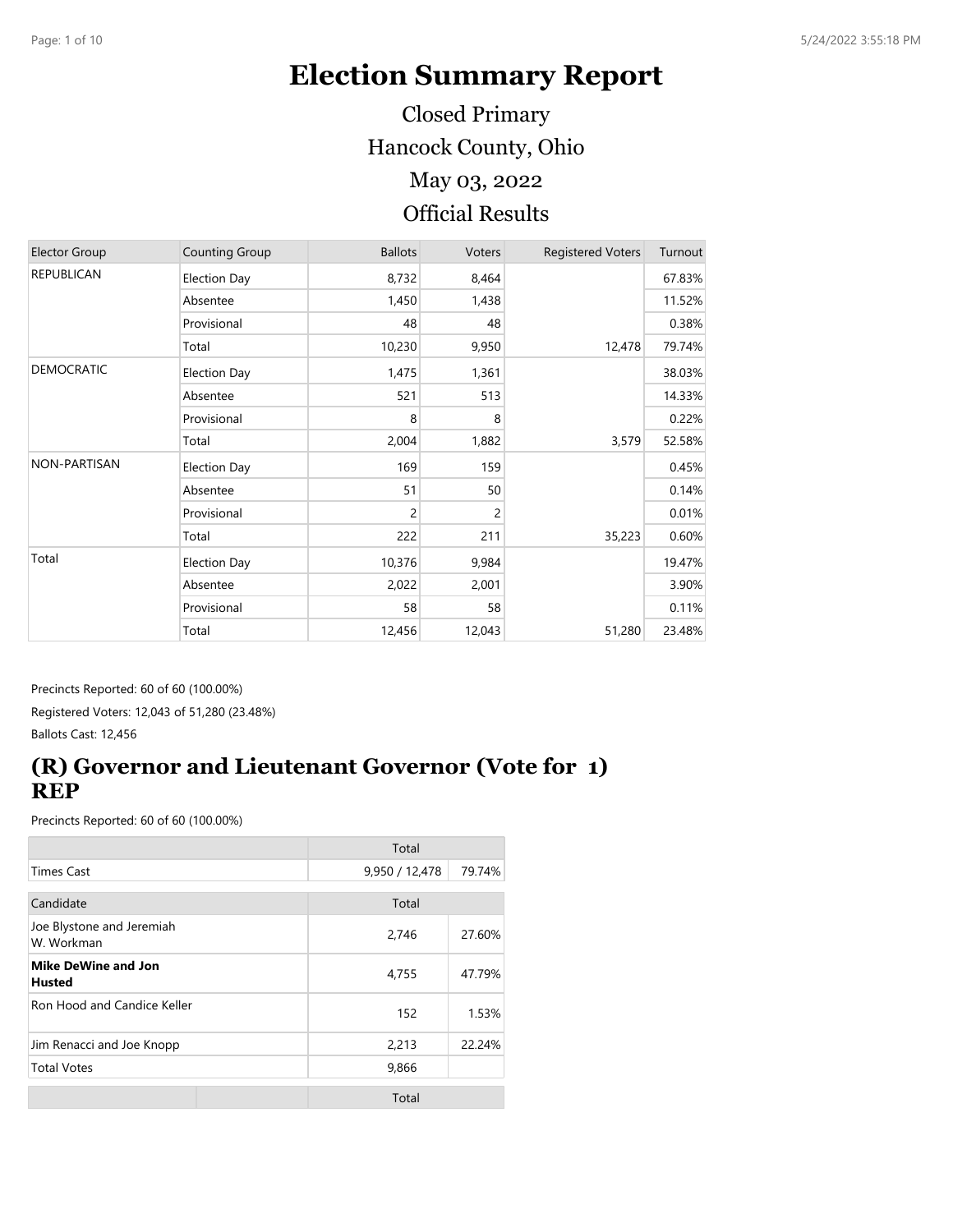# **(D) Governor and Lieutenant Governor (Vote for 1) DEM**

Precincts Reported: 60 of 60 (100.00%)

|                                             | Total         |        |
|---------------------------------------------|---------------|--------|
| <b>Times Cast</b>                           | 1,882 / 3,579 | 52.58% |
| Candidate                                   | Total         |        |
| John Cranley and Teresa<br>Fedor            | 752           | 39.96% |
| Nan Whaley and Cheryl L.<br><b>Stephens</b> | 999           | 53.08% |
| <b>Total Votes</b>                          | 1,751         |        |
|                                             | Total         |        |

## **(R) Attorney General (Vote for 1) REP**

Precincts Reported: 60 of 60 (100.00%)

|                    | Total                    |
|--------------------|--------------------------|
| Times Cast         | 9,950 / 12,478<br>79.74% |
| Candidate          | Total                    |
| <b>Dave Yost</b>   | 84.56%<br>8,414          |
| <b>Total Votes</b> | 8,414                    |
|                    | Total                    |

#### **(D) Attorney General (Vote for 1) DEM**

Precincts Reported: 60 of 60 (100.00%)

|                     | Total         |        |
|---------------------|---------------|--------|
| Times Cast          | 1,882 / 3,579 | 52.58% |
| Candidate           | Total         |        |
| Jeffrey A. Crossman | 1.574         | 83.63% |
| <b>Total Votes</b>  | 1,574         |        |
|                     |               |        |

Total

# **(R) Auditor Of State (Vote for 1) REP**

|                    | Total          |        |
|--------------------|----------------|--------|
| <b>Times Cast</b>  | 9,950 / 12,478 | 79.74% |
| Candidate          | Total          |        |
| <b>Keith Faber</b> | 8,167          | 82.08% |
| <b>Total Votes</b> | 8,167          |        |
|                    | Total          |        |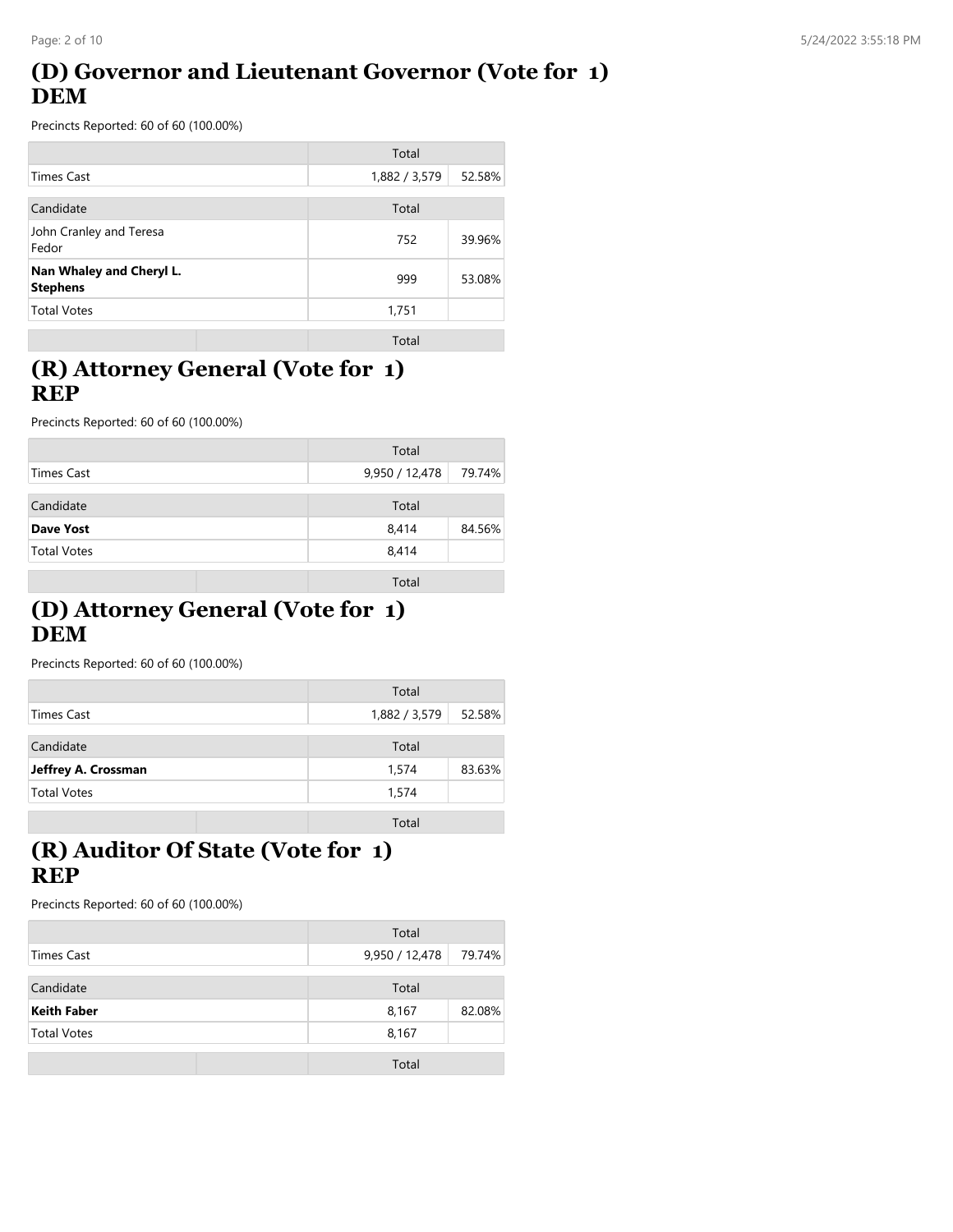# **(D) Auditor Of State (Vote for 1) DEM**

Precincts Reported: 60 of 60 (100.00%)

|                          | Total         |        |
|--------------------------|---------------|--------|
| Times Cast               | 1,882 / 3,579 | 52.58% |
| Candidate                | Total         |        |
| <b>Taylor Sappington</b> | 1,565         | 83.16% |
| <b>Total Votes</b>       | 1,565         |        |
|                          | Total         |        |

## **(R) Secretary Of State (Vote for 1) REP**

Precincts Reported: 60 of 60 (100.00%)

|                     | Total          |        |
|---------------------|----------------|--------|
| <b>Times Cast</b>   | 9,950 / 12,478 | 79.74% |
| Candidate           | Total          |        |
| John Adams          | 3,338          | 33.55% |
| <b>Frank LaRose</b> | 5,202          | 52.28% |
| <b>Total Votes</b>  | 8,540          |        |
|                     | Total          |        |

## **(D) Secretary Of State (Vote for 1) DEM**

Precincts Reported: 60 of 60 (100.00%)

|                               | Total                   |
|-------------------------------|-------------------------|
| Times Cast                    | 52.58%<br>1,882 / 3,579 |
| Candidate                     | Total                   |
| <b>Chelsea Clark</b><br>1,536 |                         |
| <b>Total Votes</b>            | 1,536                   |
|                               | Total                   |

## **(R) Treasurer Of State (Vote for 1) REP**

|                       | Total          |        |
|-----------------------|----------------|--------|
| Times Cast            | 9,950 / 12,478 | 79.74% |
|                       |                |        |
| Candidate             | Total          |        |
| <b>Robert Sprague</b> | 8,480          | 85.23% |
| <b>Total Votes</b>    | 8,480          |        |
|                       | Total          |        |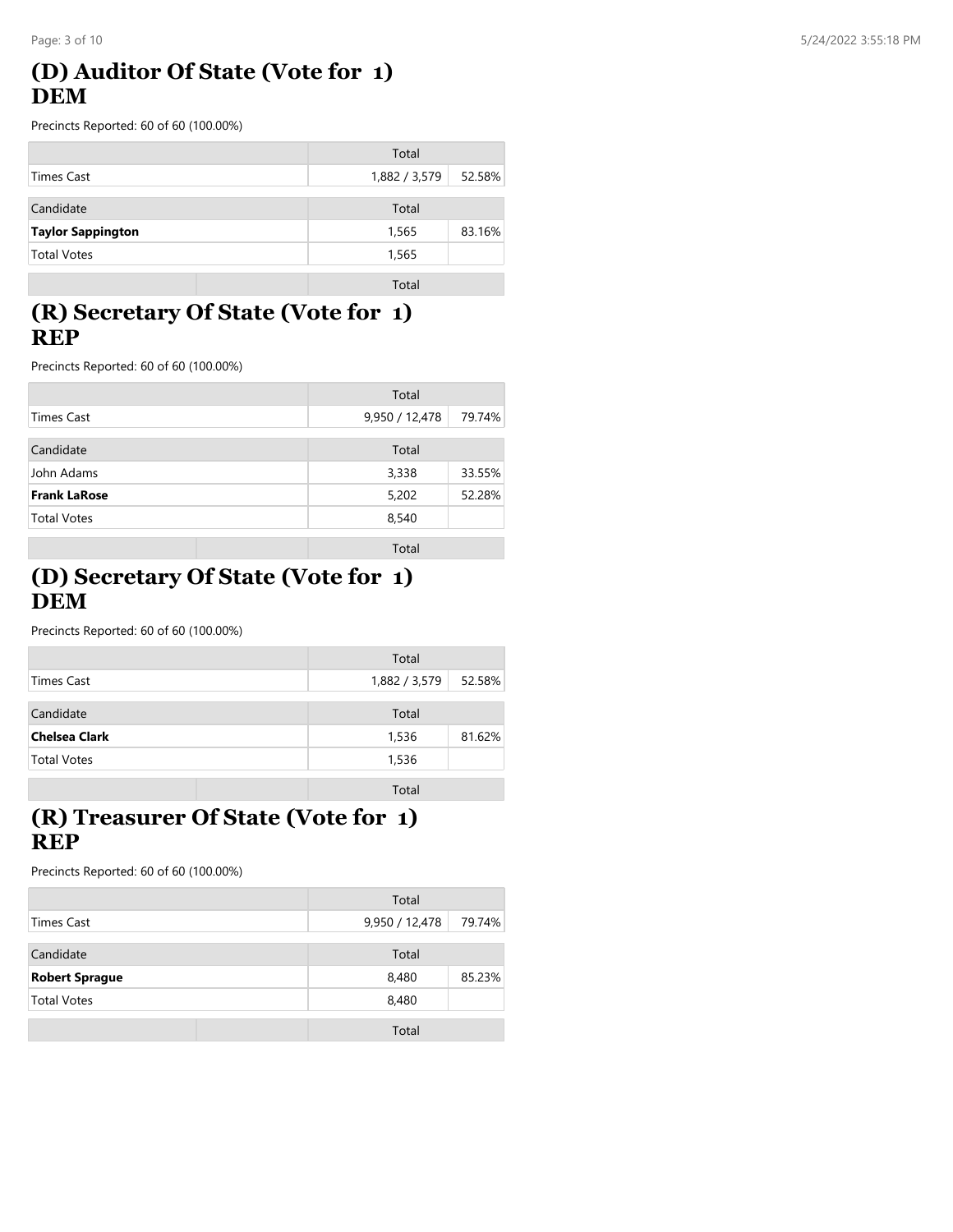## **(D) Treasurer Of State (Vote for 1) DEM**

Precincts Reported: 60 of 60 (100.00%)

|                                 | Total         |        |
|---------------------------------|---------------|--------|
| Times Cast                      | 1,882 / 3,579 | 52.58% |
| Candidate<br>Total              |               |        |
| <b>Scott Schertzer</b><br>1,549 |               | 82.31% |
| <b>Total Votes</b>              | 1,549         |        |
|                                 | Total         |        |

#### **(R) Chief Justice Of The Supreme Court (Vote for 1) REP**

Precincts Reported: 60 of 60 (100.00%)

|                                   | Total          |        |
|-----------------------------------|----------------|--------|
| Times Cast                        | 9,950 / 12,478 | 79.74% |
| Candidate                         | Total          |        |
| <b>Sharon L. Kennedy</b><br>8,128 |                | 81.69% |
| <b>Total Votes</b>                | 8,128          |        |
|                                   | Total          |        |

#### **(D) Chief Justice Of The Supreme Court (Vote for 1) DEM**

Precincts Reported: 60 of 60 (100.00%)

|                    | Total         |        |
|--------------------|---------------|--------|
| Times Cast         | 1,882 / 3,579 | 52.58% |
| Candidate          | Total         |        |
| Jennifer Brunner   | 1,599         | 84.96% |
| <b>Total Votes</b> | 1,599         |        |
|                    | Total         |        |

#### **(R) Justice of the Supreme Court 1-1-2023 (Vote for 1) REP**

|                    | Total                    |
|--------------------|--------------------------|
| Times Cast         | 9,950 / 12,478<br>79.74% |
| Candidate          | Total                    |
| <b>Pat Fischer</b> | 79.11%<br>7,871          |
| <b>Total Votes</b> | 7,871                    |
|                    | Total                    |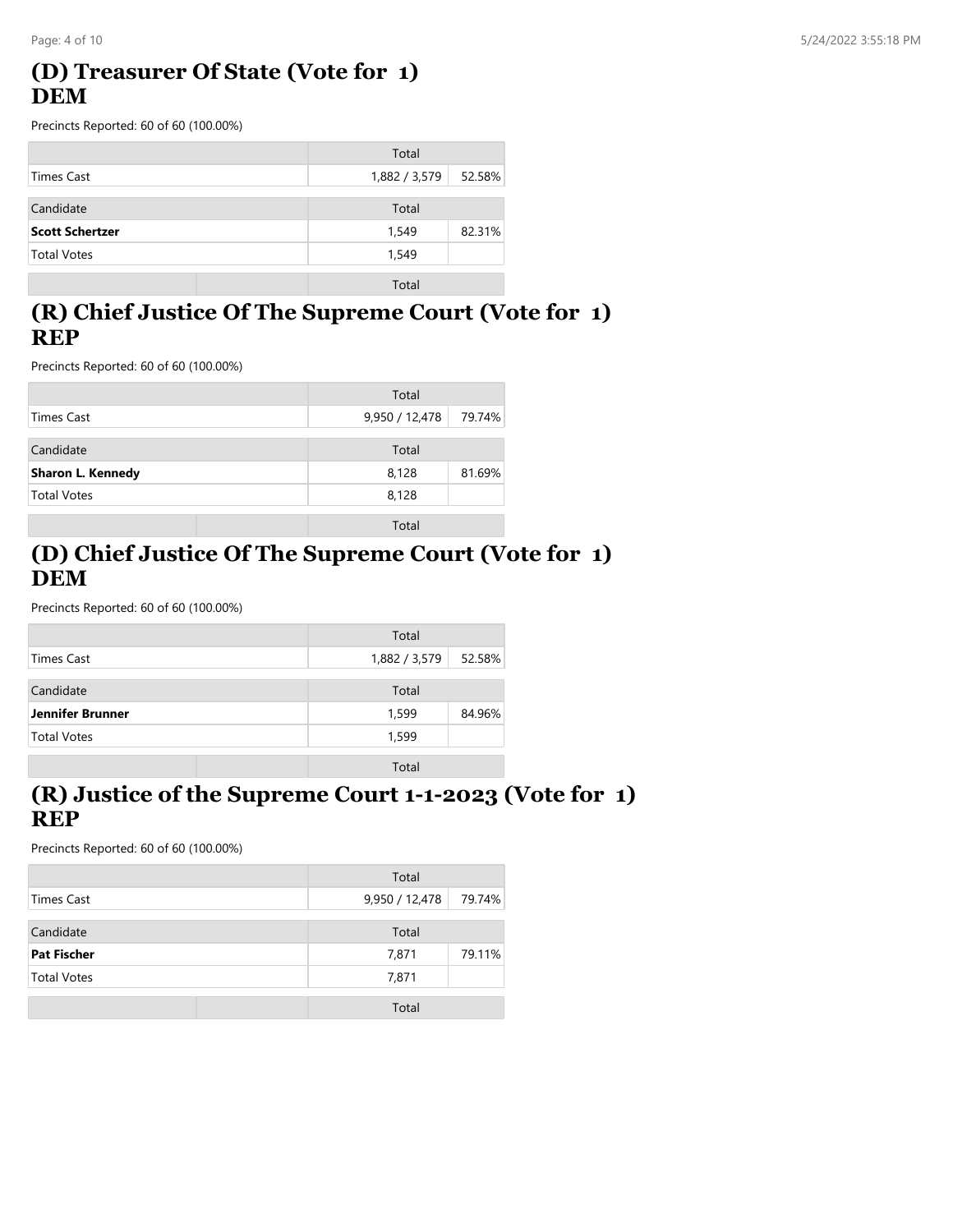# **(D) Justice of the Supreme Court 1-1-2023 (Vote for 1) DEM**

Precincts Reported: 60 of 60 (100.00%)

|                      | Total                   |
|----------------------|-------------------------|
| Times Cast           | 1,882 / 3,579<br>52.58% |
| Candidate            | Total                   |
| <b>Terri Jamison</b> | 81.56%<br>1,535         |
| <b>Total Votes</b>   | 1,535                   |
|                      | Total                   |

#### **(R) Justice of the Supreme Court 1-2-2023 (Vote for 1) REP**

Precincts Reported: 60 of 60 (100.00%)

|                    | Total                    |
|--------------------|--------------------------|
| Times Cast         | 9,950 / 12,478<br>79.74% |
| Candidate          | Total                    |
| <b>Pat DeWine</b>  | 67.71%<br>6,737          |
| <b>Total Votes</b> | 6,737                    |
|                    | Total                    |

#### **(D) Justice of the Supreme Court 1-2-2023 (Vote for 1) DEM**

Precincts Reported: 60 of 60 (100.00%)

|                    | Total                   |
|--------------------|-------------------------|
| Times Cast         | 52.58%<br>1,882 / 3,579 |
| Candidate          | Total                   |
| Marilyn Zayas      | 78.48%<br>1,477         |
| <b>Total Votes</b> | 1,477                   |
|                    | Total                   |

#### **(R) US Senator (Vote for 1) REP**

|                       | Total          |        |
|-----------------------|----------------|--------|
| <b>Times Cast</b>     | 9,950 / 12,478 | 79.74% |
| Candidate             | Total          |        |
| Matt Dolan            | 2,474          | 24.86% |
| Mike Gibbons<br>1,510 |                | 15.18% |
| Josh Mandel           | 2,132          | 21.43% |
| Neil Patel            | 71             | 0.71%  |
| Mark Pukita           | 311            | 3.13%  |
| Jane Timken           | 434            | 4.36%  |
| <b>JD Vance</b>       | 2,813          | 28.27% |
| <b>Total Votes</b>    | 9,745          |        |
|                       | Total          |        |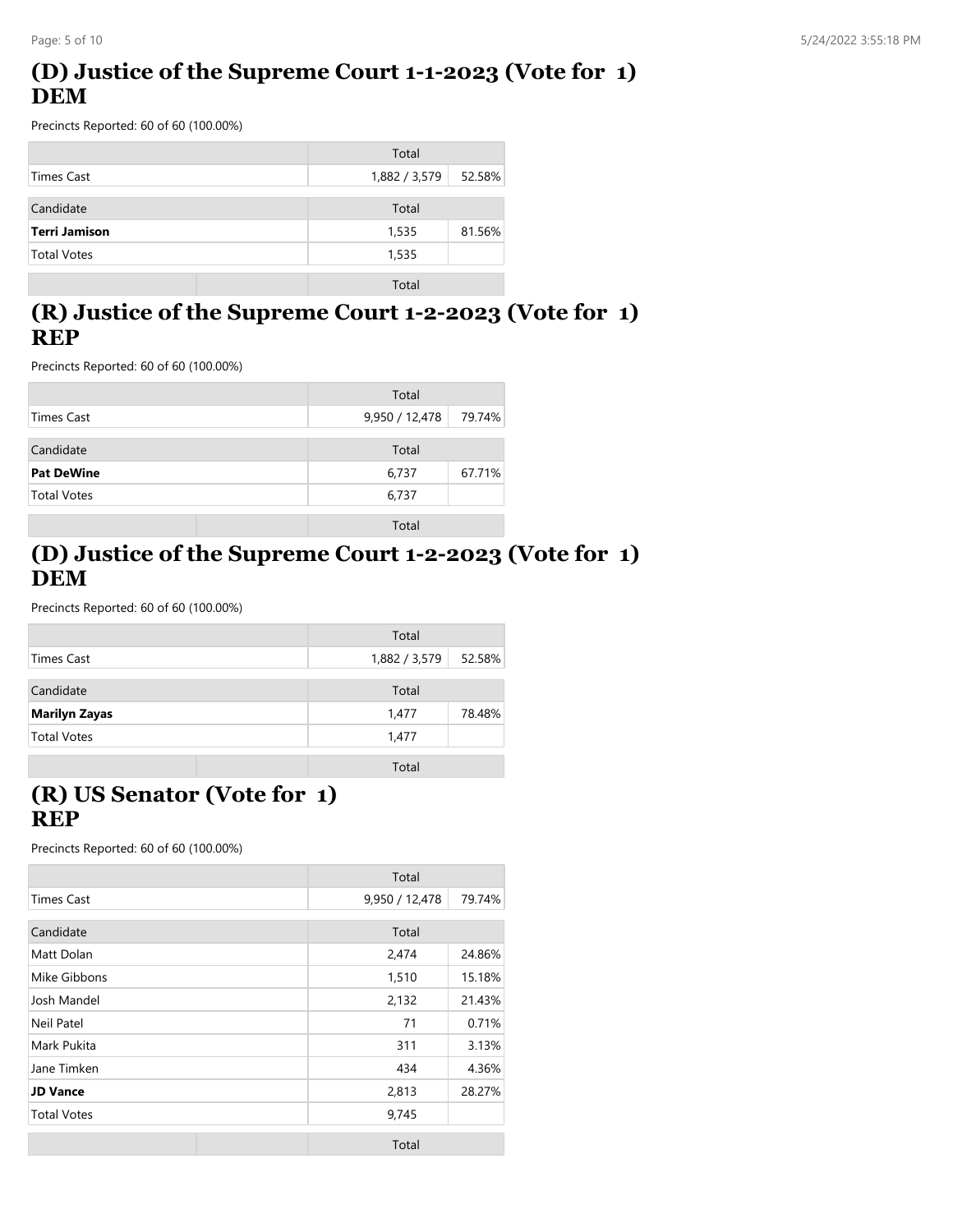## **(D) US Senator (Vote for 1) DEM**

Precincts Reported: 60 of 60 (100.00%)

|                    | Total         |        |
|--------------------|---------------|--------|
| <b>Times Cast</b>  | 1,882 / 3,579 | 52.58% |
| Candidate          | Total         |        |
| Morgan Harper      | 311           | 16.52% |
| Traci TJ Johnson   | 206           | 10.95% |
| <b>Tim Ryan</b>    | 1,284         | 68.23% |
| <b>Total Votes</b> | 1,801         |        |
|                    | Total         |        |

## **(R) Representative To Congress (5th) (Vote for 1) REP**

Precincts Reported: 60 of 60 (100.00%)

|                    | Total                    |
|--------------------|--------------------------|
| Times Cast         | 9,950 / 12,478<br>79.74% |
| Candidate          | Total                    |
| <b>Bob Latta</b>   | 82.90%<br>8,249          |
| <b>Total Votes</b> | 8,249                    |
|                    | Total                    |

#### **(D) Representative To Congress (5th) (Vote for 1) DEM**

Precincts Reported: 60 of 60 (100.00%)

|                      | Total         |        |
|----------------------|---------------|--------|
| <b>Times Cast</b>    | 1,882 / 3,579 | 52.58% |
| Candidate            | Total         |        |
| Martin Heberling III | 457           | 24.28% |
| <b>Craig Swartz</b>  | 1,137         | 60.41% |
| <b>Total Votes</b>   | 1,594         |        |
|                      | Total         |        |

# **(R) Justice of the Court of Appeals (3rd) 2-9-2023 (Vote for 1) REP**

|                             | Total          |        |
|-----------------------------|----------------|--------|
| Times Cast                  | 9,950 / 12,478 | 79.74% |
| Candidate                   | Total          |        |
| <b>William R. Zimmerman</b> | 7,834          | 78.73% |
| <b>Total Votes</b>          | 7,834          |        |
|                             | Total          |        |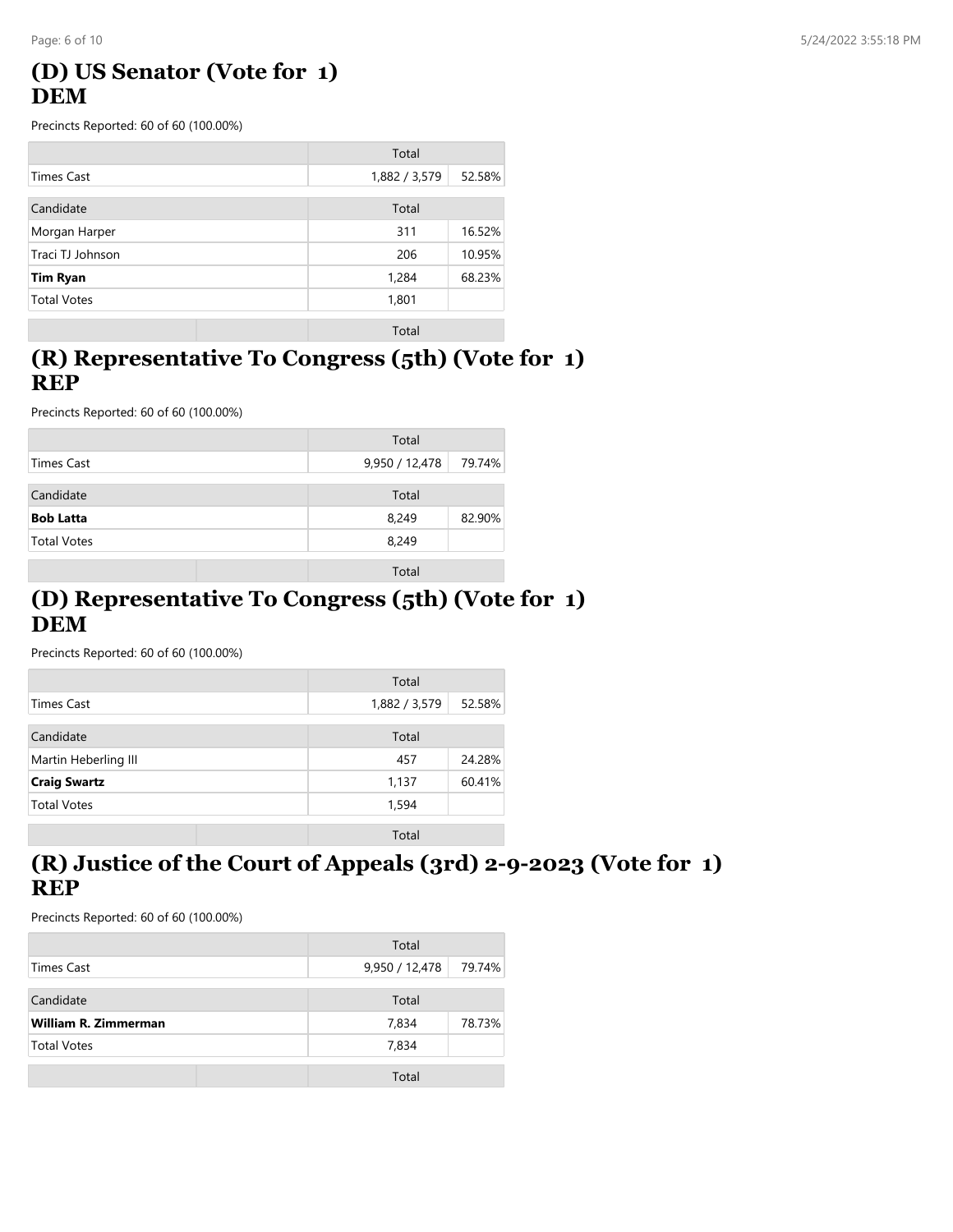# **(D) Justice of the Court of Appeals (3rd) 2-9-2023 (Vote for 1) DEM**

Precincts Reported: 60 of 60 (100.00%)

|                         | Total         |        |
|-------------------------|---------------|--------|
| Times Cast              | 1,882 / 3,579 | 52.58% |
| Candidate               | Total         |        |
| No Vaild Petition Filed |               |        |
| <b>Total Votes</b>      | 0             |        |
|                         |               |        |
|                         | Total         |        |

#### **(R) Justice of the Court of Appeals (3rd) 2-11-2023 (Vote for 1) REP**

Precincts Reported: 60 of 60 (100.00%)

|                    | Total                    |
|--------------------|--------------------------|
| Times Cast         | 9,950 / 12,478<br>79.74% |
| Candidate          | Total                    |
| Juergen A. Waldick | 76.66%<br>7,628          |
| <b>Total Votes</b> | 7,628                    |
|                    | Total                    |

## **(D) Justice of the Court of Appeals (3rd) 2-11-2023 (Vote for 1) DEM**

Precincts Reported: 60 of 60 (100.00%)

|                         | Total         |        |
|-------------------------|---------------|--------|
| Times Cast              | 1,882 / 3,579 | 52.58% |
| Candidate               | Total         |        |
| No Valid Petition Filed |               |        |
| <b>Total Votes</b>      | 0             |        |
|                         | Total         |        |

#### **(R) County Commissioner (Vote for 1) REP**

|                           | Total                    |
|---------------------------|--------------------------|
| Times Cast                | 79.74%<br>9,950 / 12,478 |
| Candidate                 | Total                    |
| <b>Timothy K. Bechtol</b> | 79.51%<br>7,911          |
| <b>Total Votes</b>        | 7,911                    |
|                           | Total                    |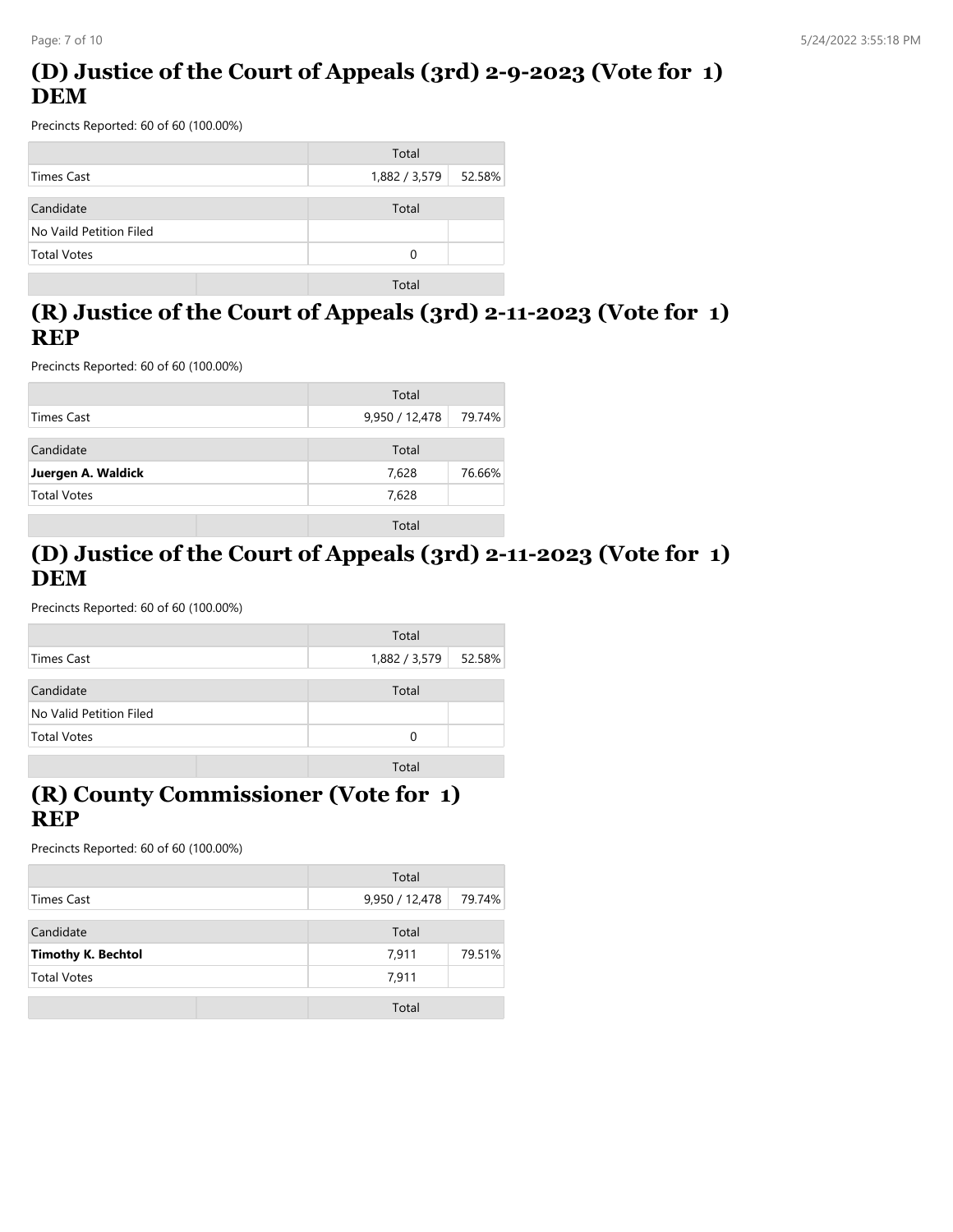## **(D) County Commissioner (Vote for 1) DEM**

Precincts Reported: 60 of 60 (100.00%)

|                         | Total                   |
|-------------------------|-------------------------|
| Times Cast              | 52.58%<br>1,882 / 3,579 |
| Candidate               | Total                   |
| No Valid Petition Filed |                         |
| <b>Total Votes</b>      | 0                       |
|                         | Total                   |

# **(R) County Auditor (Vote for 1) REP**

Precincts Reported: 60 of 60 (100.00%)

|                                | Total          |        |
|--------------------------------|----------------|--------|
| <b>Times Cast</b>              | 9,950 / 12,478 | 79.74% |
| Candidate                      | Total          |        |
| <b>Charity A. Rauschenberg</b> | 8,328          | 83.70% |
| <b>Total Votes</b>             | 8,328          |        |
|                                | Total          |        |

# **(D) County Auditor (Vote for 1) DEM**

Precincts Reported: 60 of 60 (100.00%)

|                         | Total                   |
|-------------------------|-------------------------|
| Times Cast              | 1,882 / 3,579<br>52.58% |
| Candidate               | Total                   |
| No Valid Petition Filed |                         |
| <b>Total Votes</b>      | 0                       |
|                         | Total                   |

# **1 Bluffton EVSD Income Tax (Vote for 1)**

|                           | Total  |        |
|---------------------------|--------|--------|
| <b>Times Cast</b>         | 32/117 | 27.35% |
| Candidate                 | Total  |        |
| <b>FOR THE INCOME TAX</b> | 20     | 62.50% |
| AGAINST THE INCOME TAX    | 11     | 34.38% |
| <b>Total Votes</b>        | 31     |        |
|                           | Total  |        |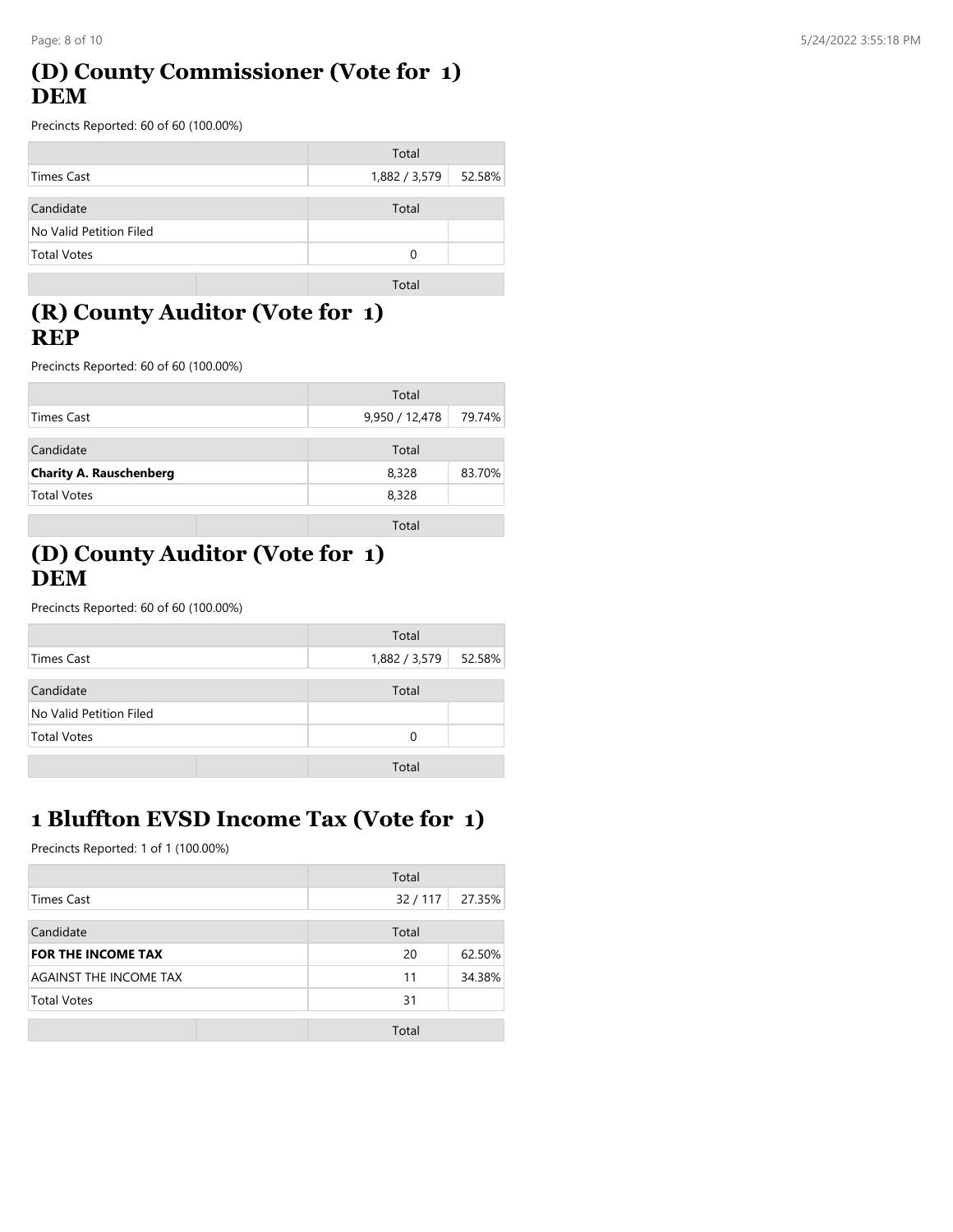# **2 Appleseed Ambulance Renewal Levy (Vote for 1)**

Precincts Reported: 4 of 4 (100.00%)

|                             | Total       |        |
|-----------------------------|-------------|--------|
| Times Cast                  | 745 / 2,529 | 29.46% |
| Candidate                   | Total       |        |
| <b>FOR THE TAX LEVY</b>     | 618         | 82.95% |
| <b>AGAINST THE TAX LEVY</b> | 112         | 15.03% |
| <b>Total Votes</b>          | 730         |        |
|                             | Total       |        |

#### **3 Hancock Co. ADAMHS Replacement Levy (Vote for 1)**

Precincts Reported: 60 of 60 (100.00%)

|                             | Total           |        |
|-----------------------------|-----------------|--------|
| Times Cast                  | 12,043 / 51,280 | 23.48% |
| Candidate                   | Total           |        |
| <b>FOR THE TAX LEVY</b>     | 7,543           | 62.63% |
| <b>AGAINST THE TAX LEVY</b> | 4,331           | 35.96% |
| <b>Total Votes</b>          | 11,874          |        |
|                             | Total           |        |

# **4 Fostoria City Renewal Levy (Vote for 1)**

Precincts Reported: 2 of 2 (100.00%)

|                             | Total       |        |
|-----------------------------|-------------|--------|
| Times Cast                  | 413 / 1,888 | 21.88% |
| Candidate                   | Total       |        |
| <b>FOR THE TAX LEVY</b>     | 229         | 55.45% |
| <b>AGAINST THE TAX LEVY</b> | 177         | 42.86% |
| <b>Total Votes</b>          | 406         |        |
|                             | Total       |        |

## **5 Fostoria City Form of Government Change (Vote for 1)**

|                    | Total       |        |
|--------------------|-------------|--------|
| Times Cast         | 413 / 1,888 | 21.88% |
| Candidate          | Total       |        |
| YES                | 172         | 41.65% |
| <b>NO</b>          | 230         | 55.69% |
| <b>Total Votes</b> | 402         |        |
|                    | Total       |        |